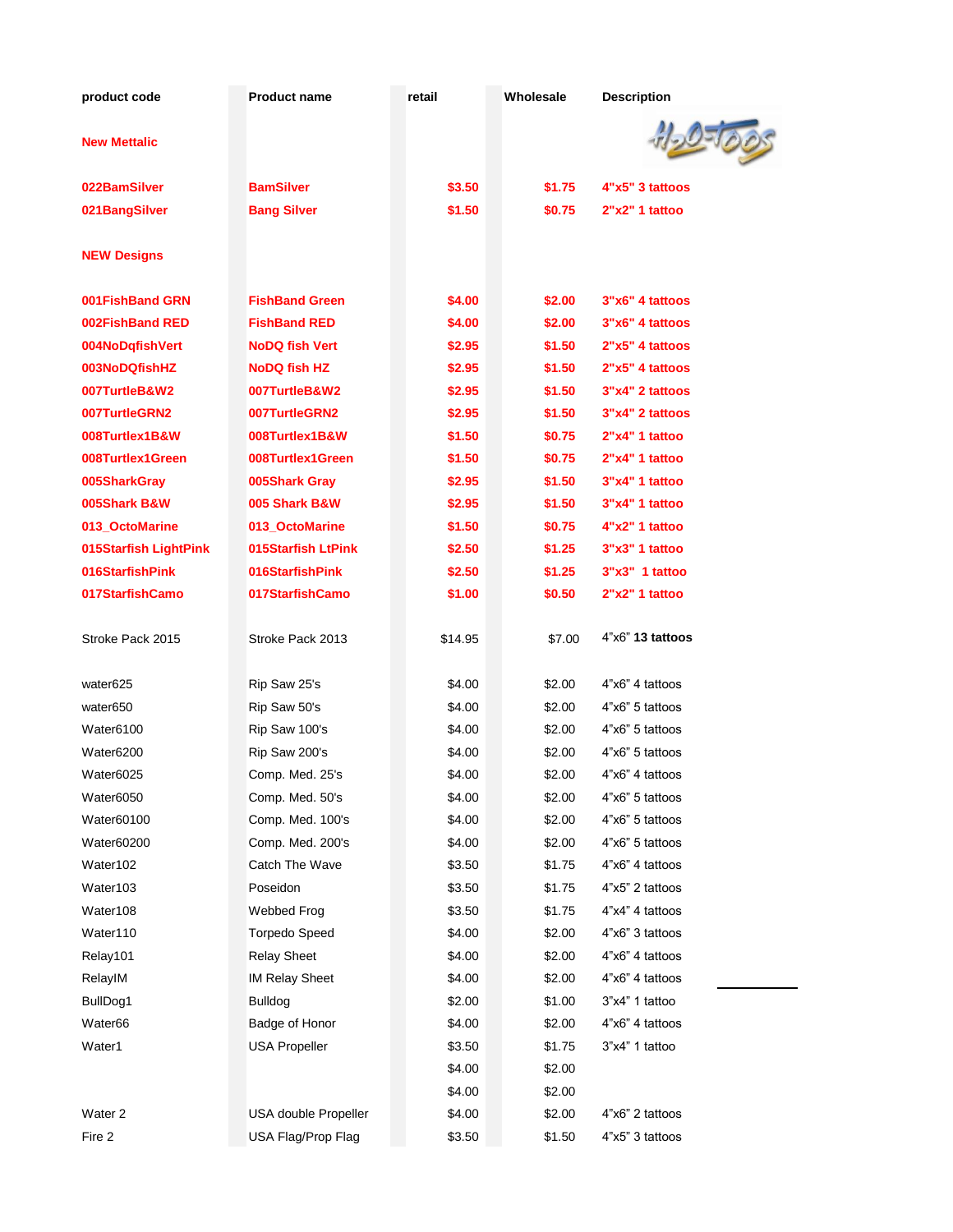| Water101             | Dolphin Kick              | \$3.50 | \$1.75 | 4"x6" 3 tattoos |
|----------------------|---------------------------|--------|--------|-----------------|
| Shark101             | Shark                     | \$3.50 | \$1.75 | 4"x4" 2 tattoos |
| Shark102             | <b>Barbie Shark</b>       | \$2.00 | \$1.00 | 3"x4" 1 tattoo  |
| Water6766            | <b>Event Paticipation</b> | \$2.50 | \$1.25 | 4"x6" 3 tattoos |
| Water6767            | <b>Butterfly Strokes</b>  | \$3.00 | \$1.50 | 4"x5" 2 tattoos |
| backstroke2          | backstroke2               | \$3.00 | \$1.50 | 4"x6" 2 tattoos |
| Water6768            | <b>Back Strokes</b>       | \$3.00 | \$1.50 | 3"x4" 2 tattoos |
| Water6769            | <b>Breast Strokes</b>     | \$3.00 | \$1.50 | 4"x5" 2 tattoos |
| Water6770            | <b>Freestyle Strokes</b>  | \$3.00 | \$1.50 | 4"x5" 2 tattoos |
| Back/Free            | <b>Back/Free Strokes</b>  | \$3.00 | \$1.50 | 4"x5" 2 tattoos |
| <b>Fly/Breast</b>    | <b>Fly/Breast Strokes</b> | \$3.00 | \$1.50 | 4"x5" 2 tattoos |
| Flower1              | Lilly pad                 | \$2.95 | \$1.50 | 3"x4" 1 tattoo  |
| Glades1              | Gator                     | \$2.95 | \$1.50 | 3"x4" 1 tattoo  |
| Lake1                | Otter                     | \$2.95 | \$1.50 | 3"x4" 1 tattoo  |
| Landsea              | Bear                      | \$2.95 | \$1.50 | 3"x4" 1 tattoo  |
| Sea1                 | Piranha                   | \$2.95 | \$1.50 | 3"x4" 1 tattoo  |
| Sea2                 | Manta Ray                 | \$2.95 | \$1.50 | 3"x4" 1 tattoo  |
| Sea <sub>3</sub>     | Barracuda                 | \$2.95 | \$1.50 | 3"x4" 1 tattoo  |
| Sea4                 | Marlin                    | \$2.95 | \$1.50 | 3"x4" 1 tattoo  |
| Sea5                 | <b>Sting Ray</b>          | \$2.95 | \$1.50 | 3"x4" 1 tattoo  |
| Sea6                 | Dolphin                   | \$2.95 | \$1.50 | 3"x4" 1 tattoo  |
| Sea7                 | Sea Horse Male            | \$2.95 | \$1.50 | 3"x4" 1 tattoo  |
| Sea8                 | Sea Horse Female          | \$2.95 | \$1.50 | 3"x4" 1 tattoo  |
| eatmybubbles         | eatmybubbles              | \$3.50 | \$1.75 | 4"x6" 2 tattoos |
| butterfly            | Butterfly                 | \$2.95 | \$1.50 | 3"x4" 1 tattoo  |
| butterfly2           | butterfly2                | \$3.50 | \$1.75 | 4"x6" 2 tattoos |
| flygreen             | flygreen                  | \$3.50 | \$1.75 | 4"x6" 2 tattoos |
| JO                   | JO                        | \$2.95 | \$1.50 | 3"x4" 2 tattoos |
| kick this            | kick this                 | \$2.95 | \$1.50 | 3"x4" 1 tattoo  |
| <b>Chinese Water</b> | <b>Chinese Water</b>      | \$2.95 | \$1.50 | 3"x4" 1 tattoo  |
| <b>Chinese Power</b> | <b>Chinese Power</b>      | \$2.95 | \$1.50 | 3"x4" 1 tattoo  |
| <b>Chinese Speed</b> | <b>Chinese Speed</b>      | \$2.95 | \$1.50 | 3"x4" 1 tattoo  |
| high voltage         | high voltage              | \$3.00 | \$1.50 | 4"x5" 2 tattoos |
| Caution              | Caution                   | \$2.95 | \$1.50 | 3"x4" 1 tattoo  |
| Velocity             | Velocity                  | \$2.95 | \$1.50 | 2"x4" 1 tattoo  |
| Shark103             | hammerhead                | \$2.95 | \$1.50 | 3"x4" 1 tattoo  |
| Shark104             | <b>Tiger Shark</b>        | \$2.95 | \$1.50 | 3"x4" 1 tattoo  |
| Water6771            | IM Med.                   | \$2.95 | \$1.50 | 3"x4" 1 tattoo  |
| Water6772            | <b>IM Octopus</b>         | \$2.95 | \$1.50 | 3"x4" 1 tattoo  |
| OuttaMyWay           | OuttaMyWay                | \$2.95 | \$1.50 | 3"x4" 1 tattoo  |
|                      |                           |        |        |                 |